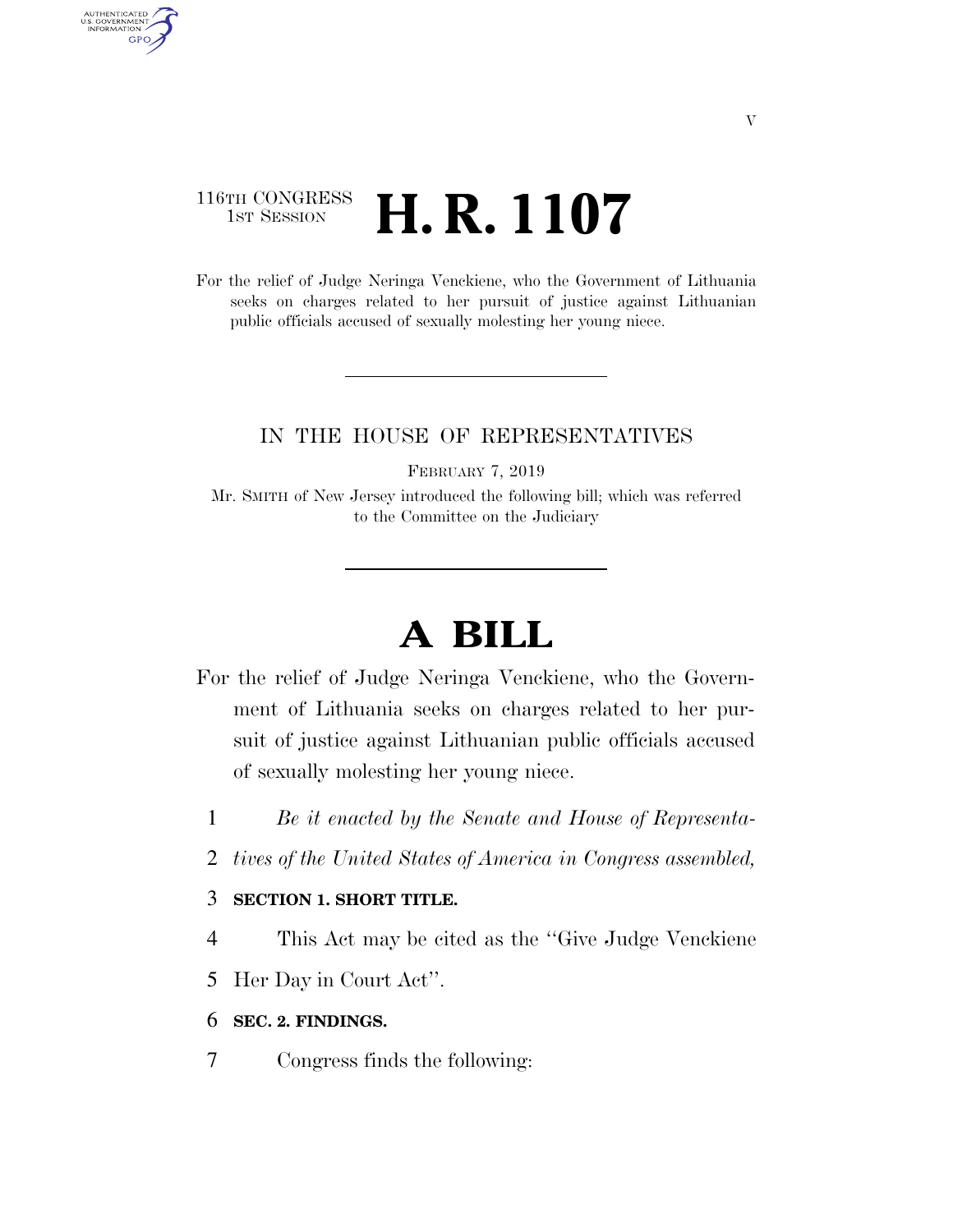| $\mathbf{1}$   | (1) Judge Neringa Venckiene fled to the United         |
|----------------|--------------------------------------------------------|
| $\overline{2}$ | States in 2013 and requested political asylum after    |
| 3              | a 5-year battle in Lithuania to secure justice for her |
| $\overline{4}$ | 4-year-old niece, Deimante Kedyte, who reported        |
| 5              | that she was being sexually molested by Lithuanian     |
| 6              | government officials while in her mother's care.       |
| 7              | (2) Deimante Kedyte's claims of sexual moles-          |
| 8              | tation were evaluated by court-ordered psychologists   |
| 9              | and psychiatrists and deemed to be credible.           |
| 10             | (3) Deimante Kedyte accused of sexual molesta-         |
| 11             | tion her mother and 2 associates of her mother, an     |
| 12             | assistant to the Speaker of the Parliament and a sit-  |
| 13             | ting judge.                                            |
| 14             | (4) Judge Venckiene and Deimante Kedyte's fa-          |
| 15             | ther petitioned law enforcement and the courts for     |
| 16             | full investigation of Deimante's claims against the    |
| 17             | accused individuals, but believed the ensuing inves-   |
| 18             | tigation to be negligent.                              |
| 19             | (5) Lithuania's parliament (Legal and Judici-          |
| 20             | ary Committees) issued a report in 2010 that           |
| 21             | deemed the investigation into Deimante Kedyte's        |
| 22             | sexual molestation accusations to be negligent and     |
| 23             | found that the negligence had compromised the case     |
| 24             | against the public officials.                          |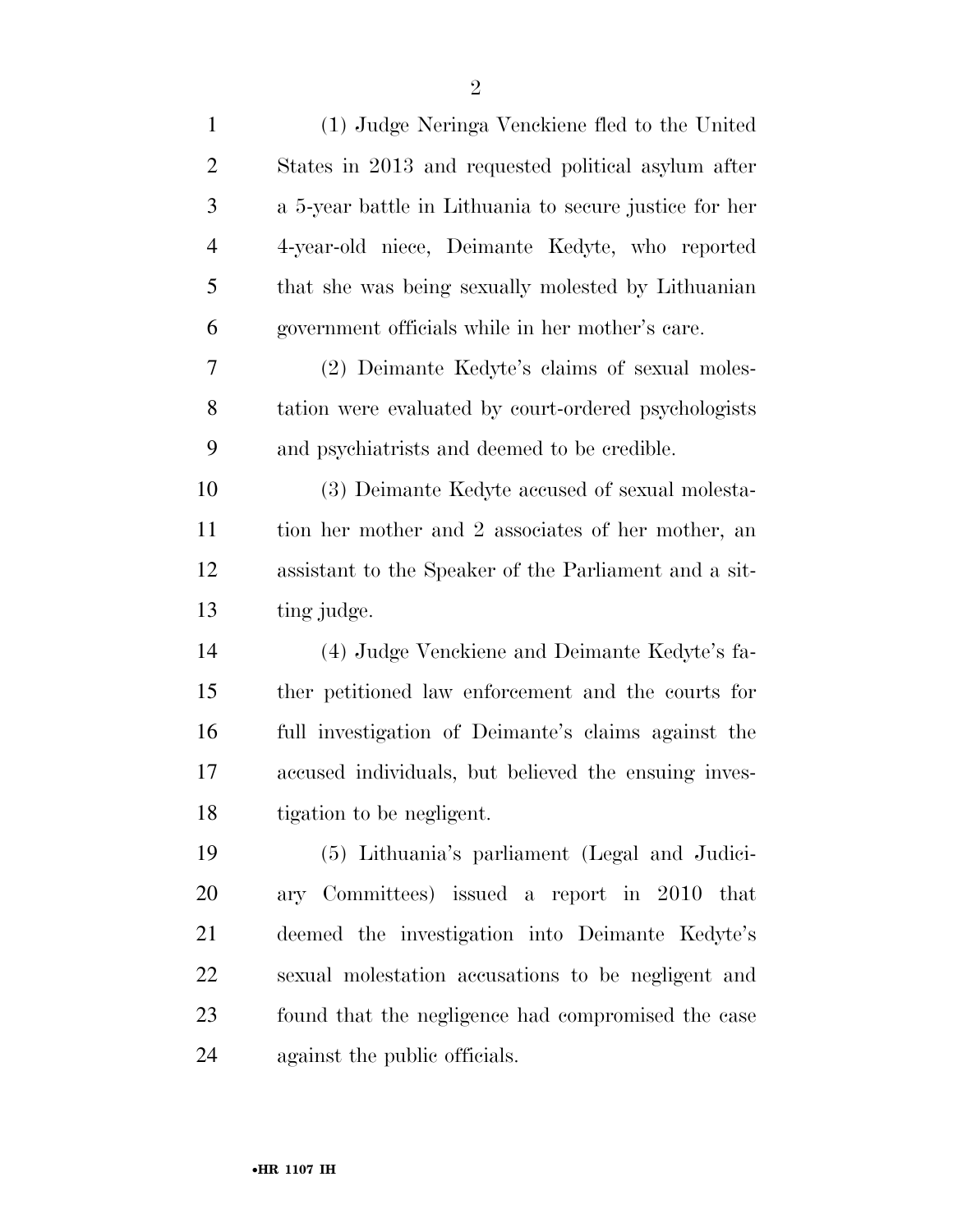| $\mathbf{1}$   | $(6)$ The prosecutors in the case were fired be-       |
|----------------|--------------------------------------------------------|
| $\overline{2}$ | cause, according to the court, their negligence in the |
| 3              | investigation and overt coordination with one of the   |
| $\overline{4}$ | suspects resulted in possible lost evidence and cre-   |
| 5              | ated "circumstances for the suspects to avoid crimi-   |
| 6              | nal liability".                                        |
| 7              | (7) The Child's Rights Ombudsman was fired.            |
| 8              | (8) The then Attorney General of Lithaunia,            |
| 9              | Algimantas Valantinas, as well as multiple prosecu-    |
| 10             | tors, were forced to resign.                           |
| 11             | (9) After Deimante Kedyte's father went miss-          |
| 12             | ing in 2009, Judge Venckiene was awarded guard-        |
| 13             | ianship of Deimante.                                   |
| 14             | (10) Deimante Kedyte's mother was never in-            |
| 15             | dicted for complicity in the sexual molestation de-    |
| 16             | spite a Vilnius District Court Ruling in October       |
| 17             | 2009 that there was enough evidence to indict her.     |
| 18             | (11) In December 2011, Judge Venckiene was             |
| 19             | ordered to give Deimante Kedyte, then 7 years old,     |
| 20             | back to her mother, but Deimante refused to return     |
| 21             | to her mother, indicating fear of sexual molestation.  |
| 22             | (12) Hundreds of Lithuanians kept vigil outside        |
| 23             | Judge Venckiene's house to prevent the Lithuanian      |
| 24             | Government from removing Deimante Kedyte.              |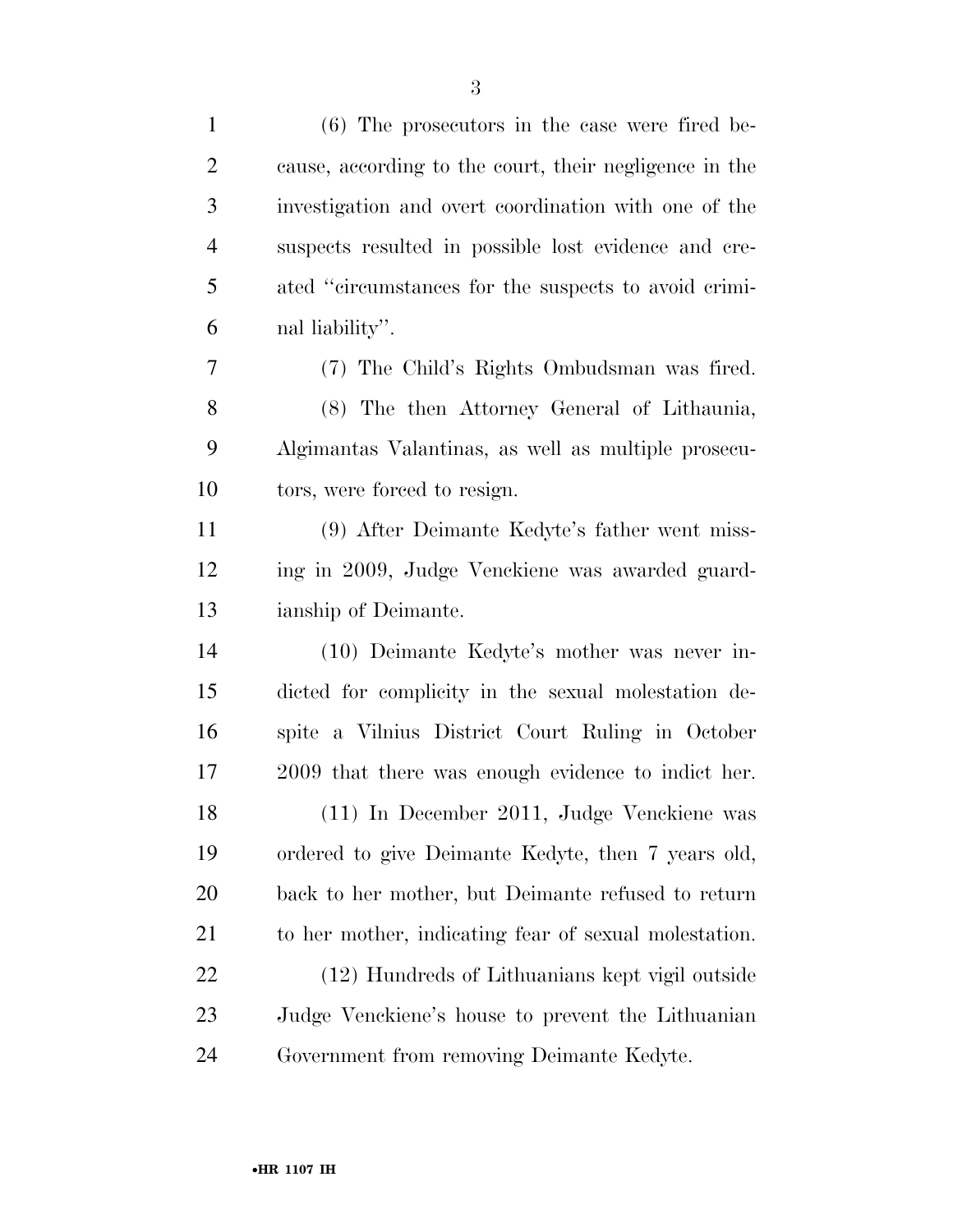(13) In May 2012, the Lithuanian Government sent more than 200 police officers to take Deimante Kedyte from Judge Venckiene by force.

 (14) Deimante Kedyte clung to Judge Venckiene, was ripped from her, was carried away shrieking, and has completely disappeared from pub-7 lie view for the last  $6\frac{1}{2}$  years.

 (15) The Lithuanian Government's action re- sulted in protests against the Lithuanian Govern- ment in Lithuania and at numerous Lithuanian em- bassies around the world, as well as in the United States when the Lithuanian President attended the NATO summit in Chicago in May 2012.

 (16) Judge Venckiene published a book entitled ''Way of Courage'' in 2012 about Deimante Kedyte's ordeal and Lithuania's failure to properly investigate and prosecute the case against the gov-ernment officials.

 (17) ''Way of Courage'' became the name of a new, anti-corruption, anti-pedophilia political party in Lithuania, which elected Judge Venckiene to Lithuania's parliament in 2012.

 (18) Judge Venckiene sought political asylum in the United States in 2013 after she received threats and experienced what she believed was an attempt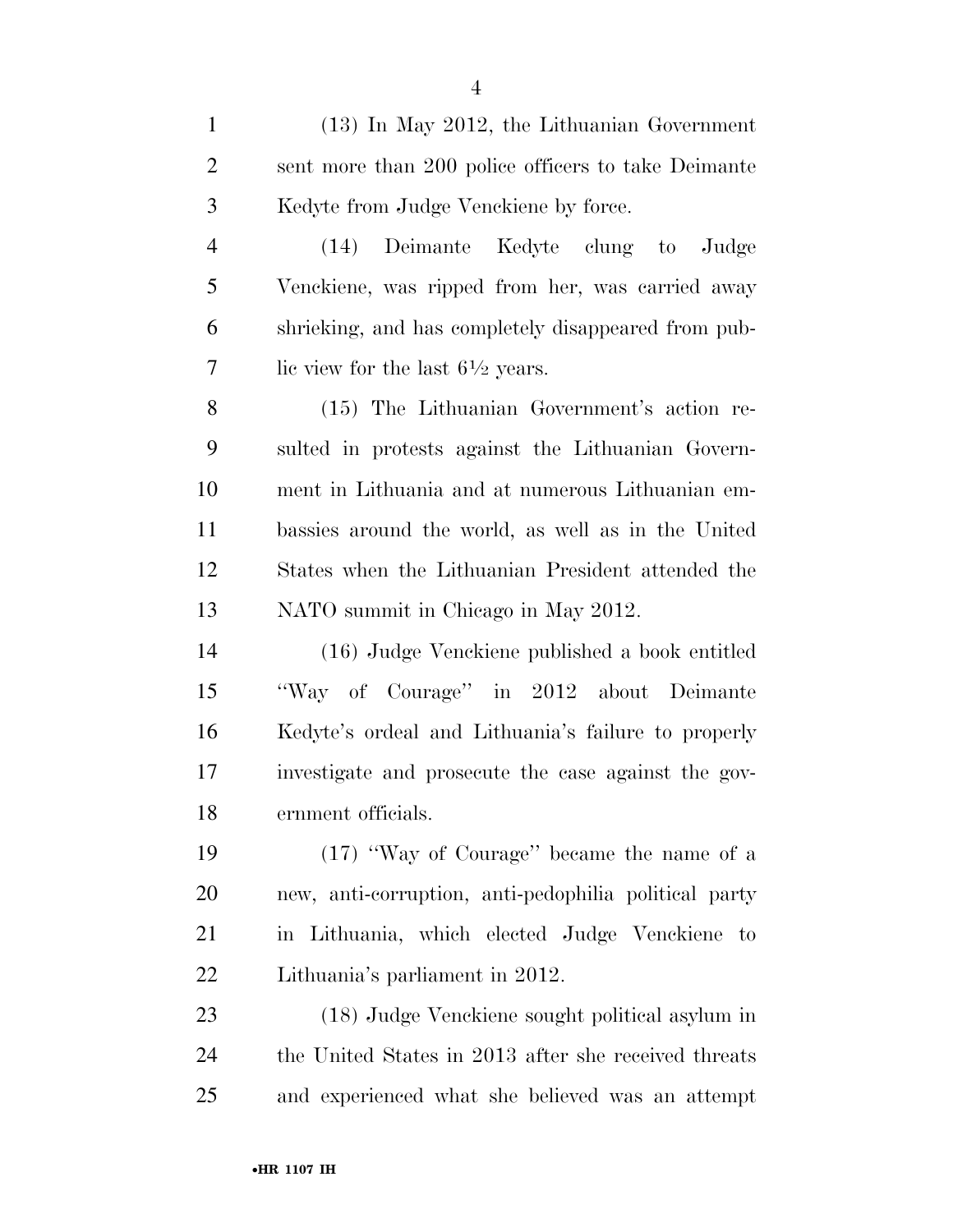on her life following a political rally, and after the Lithuanian Government moved to lift Judge Venckiene's parliamentary immunity.

 (19) The Lithuanian Government has system- atically prosecuted for ''false statements'' and other crimes the journalists, a medical professional, Deimante Kedyte's grandparents, Judge Venckiene's neighbor, other members of her new political party, people who attended rallies on her behalf, and many others who came forward with evidence or support of Deimante Kedyte's claims of sexual molestation or who opposed the violent removal of Deimante from Judge Venckiene.

 (20) Lithuania has leveled more than 35 charges against Judge Venckiene, including charges for filing petitions on behalf of Deimante Kedyte with Lithuania's courts and the Child's Rights Om- budsman, making statements critical of the inves- tigation to journalists, describing in her book the sexual molestation case against and naming the pub- lic officials, involvement in ''unauthorized protests'', ''humiliating the court'', desecrating the national an- them, conducting her own investigation into the case, failing to turn Deimante over to the accused mother, bruising an officer, and kicking at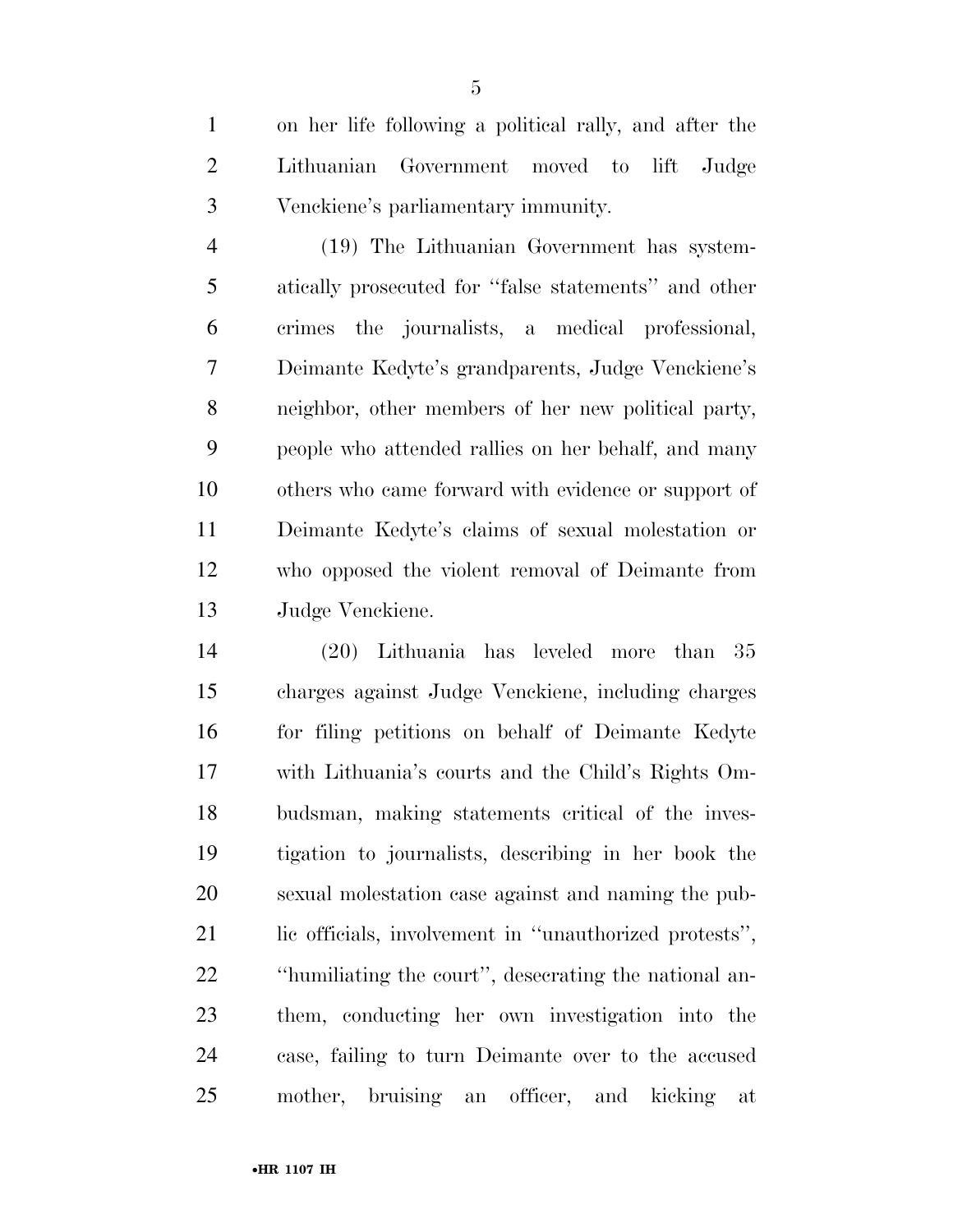Deimante's accused mother when the accused moth-er tried to remove Deimante.

 (21) The extradition treaty signed by the United States and the Republic of Lithuania on Oc- tober 23, 2001, does not permit for Judge Venckiene to offer counter-evidence in United States court to any of Lithuania's charges against her or to make the case for Lithuania's political motivation.

 (22) A United States Magistrate Judge in April 2018 approved extradition for charges that Judge Venckiene hindered the activities of a bailiff, failed to comply with a court's decision not associated with a penalty, caused physical pain, and resisted against a civil servant or a person performing the functions of public administration—all charges related to Deimante Kedyte violently being taken from Judge Venckiene's home and returned to the accused moth-er.

 (23) In October 2017, Lithuanian prosecutor in the case, D. Jakutis, explained to news outlet Lietuvos Rytas that political charges were inten-22 tionally removed from the extradition request so that the request would not be rejected by United States authorities. He also noted that if Judge Venckiene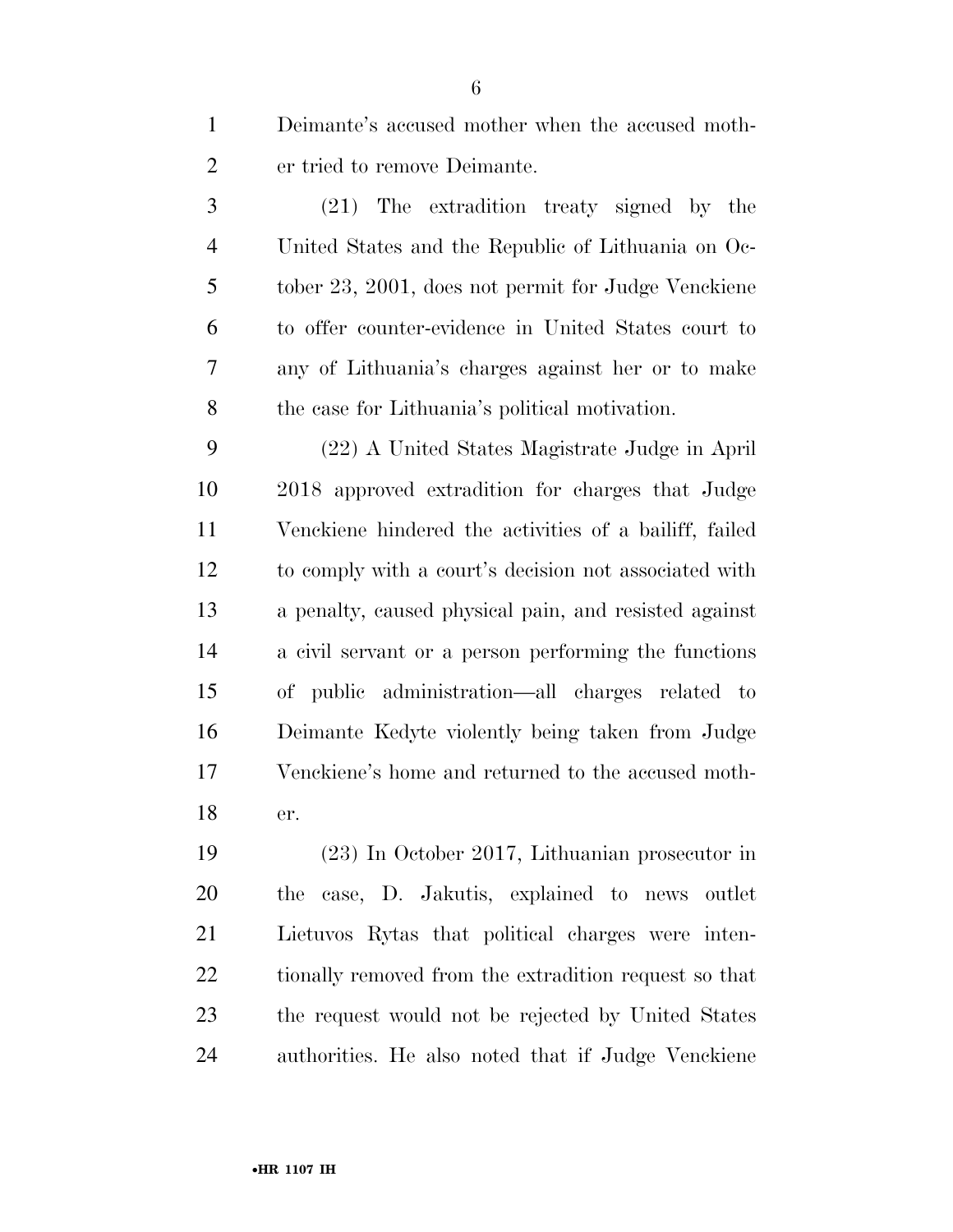is returned to Lithuania, new charges related to the old case could be added.

 (24) Former political prisoners, current and former government officials in Lithuania, as well as other prominent members of society in Lithuania, have written to the United States Government, warning that the Lithuanian Government's charges against Judge Venckiene are politically motivated.

 (25) The Chairman of the Supreme Court of Lithuania Gintaras Kryzevicius has been reported as publicly saying that Judge Venckiene ''is an abscess in the legal system and an abscess in the political system'' and ''the trouble of the whole state''.

 (26) Finland, Ireland, Northern Ireland, Den- mark, Israel, Germany, Austria, Malta, Ukraine, and Russia have all refused to extradite individuals to Lithuania.

 (27) Judge Venckiene can present evidence con- cerning the political motivation of Lithuania's charges against her before an immigration judge if she is excluded from the extradition treaty and al- lowed to proceed with her political asylum case, filed in 2013 and scheduled to be heard in July 2019.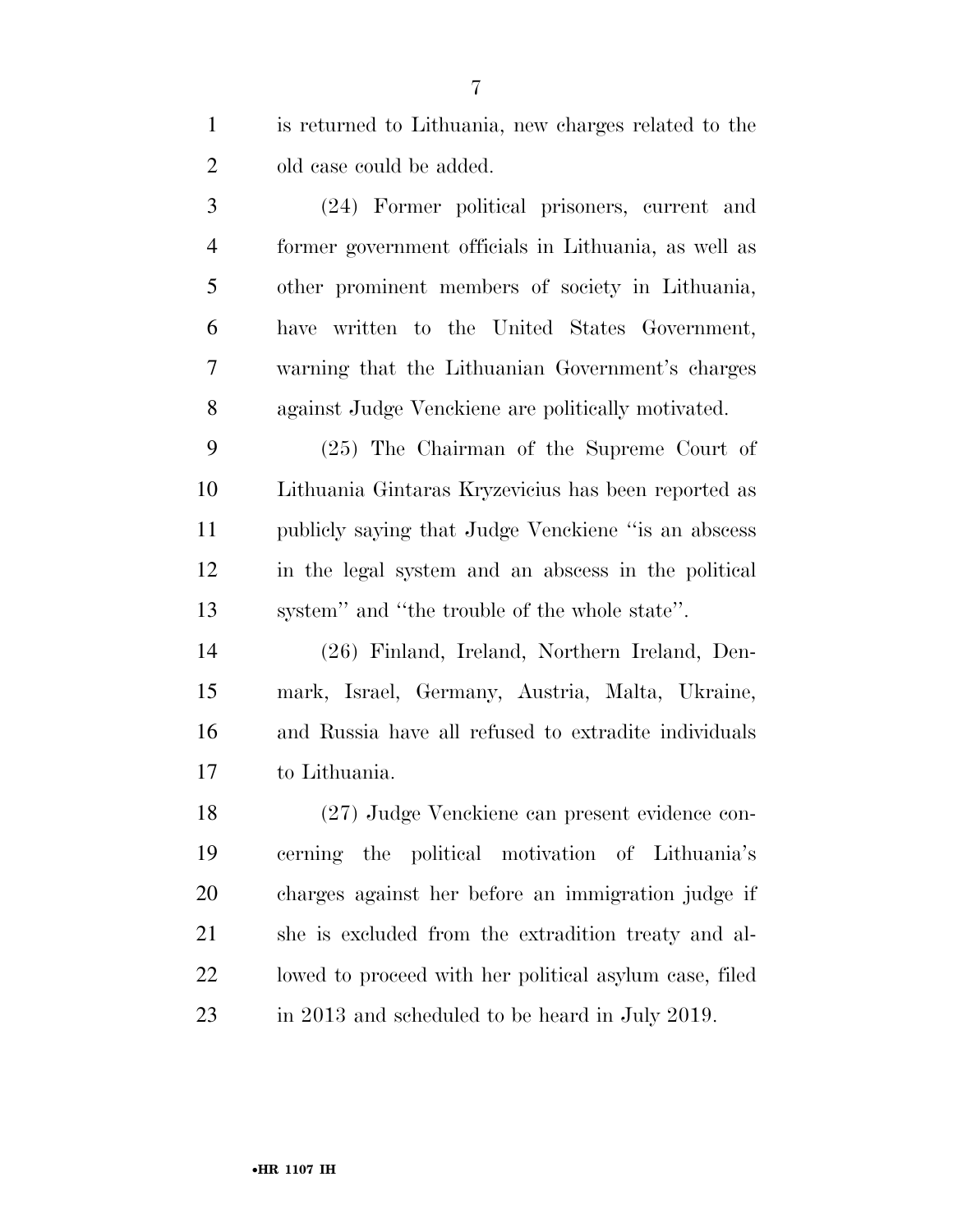## **SEC. 3. EXCLUSION FROM EXTRADITION TREATY BETWEEN THE UNITED STATES AND THE REPUBLIC OF LITHUANIA; EFFECT OF APPLICATION FOR ASYLUM.**

 (a) IN GENERAL.—Notwithstanding any other provi- sion of law, Judge Neringa Venckiene shall be excluded from extradition under the Extradition Treaty Between the Government of the United States of America and the Government of the Republic of Lithuania, signed at Vilnius on October 23, 2001, and entered into force on March 31, 2003 (as amended by the Protocol on the Appli- cation of the Agreement on Extradition between the United States of America and the European Union to the Extradition Treaty between the Government of the United States of America and the Government of the Republic of Lithuania, signed at Brussels on June 15, 2005, and entered into force on February 1, 2010), and excluded from all other laws allowing for her extradition to Lith-uania.

 (b) POLITICAL ASYLUM.—Judge Neringa Venckiene shall be permitted to remain in the United States until a final order is issued with respect to her pending applica-tion for asylum.

•**HR 1107 IH** (c) FREE MOVEMENT.—Judge Neringa Venckiene shall not be held in Federal or State prison or detention for any immigration-related or extradition-related offense